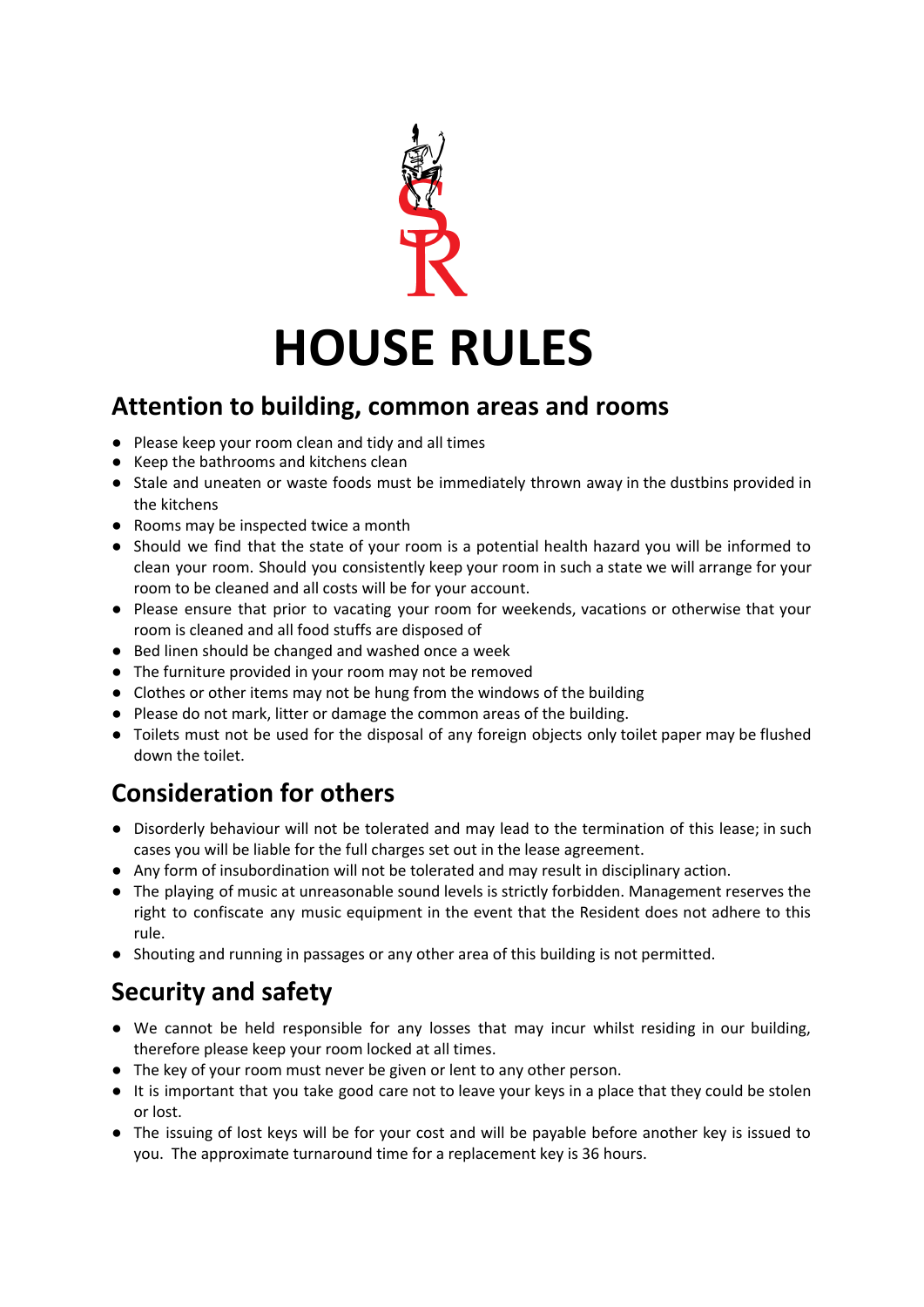- Tampering with any security or fire equipment is an offense and is strictly forbidden. Should you tamper with the security and/or fire equipment in any way, this may result in disciplinary action & the possibility of legal prosecution.
- The use of candles, oil lamps, incense or anything that produces a naked flame is a potential fire hazard and therefore strictly forbidden to be used in your room or any areas of the building.
- We reserve the right to search bags (yours or your visitors) & rooms at any time and confiscate any firearms, weapons, alcohol, drugs or any other illegal substance.

### **Water and electricity consumption**

- Please use only minimum amount of electricity required
- Please switch off lights and electrical appliances while not in use and when you leave the room
- Ensure that all stove plates are turned off when not in use
- Water should be used sparingly

#### **Visitors**

- No Resident may have more than one visitor at any given time
- You will be required to accompany all visitors while on the premises
- No visitors are allowed to remain in the building without your presence. Should you leave the building, your visitors will be required also to leave the building
- Visitors are welcome provided they observe the house rules.
- You will be responsible and financially liable for any damages caused by your visitor/s
- Visitors have access to the building from 09h00 to 23h00
- Sleeping overnight is not permitted unless by prior arrangement with management.

# **Residential floor Access**

- Residents are to ensure that they close the security entrance door properly behind them, so that no unauthorized person is able to enter the floor behind them.
- No letting in of people you do not know!
- Unaccompanied persons will be asked to leave the residential floors immediately and will be reported to Security and management
- All Residents will enter and exit the building via the main security entrance leading onto Adderely Street

# **Smoking, drugs and alcohol**

- This building is a smoke free building, for health and safety reasons and is therefore prohibited
- Alcohol is not allowed on the premises.
- **●** Drugs are strictly forbidden. If found in your possession Management reserves the right to immediately terminate the lease agreement and this may result in disciplinary action and the possibility of legal prosecution.

**The Landlord reserves the right to consult the sponsors/parents and refer a Resident for a drug/alcohol test in the event of the Resident being suspected of taking such substances. The cost of this test must be borne by the parent/sponsor or Resident. Random searches can and will be executed by authorities should the need arise.**

# **Laundry**

Coin-operated machines are available to all Residents. They consist of washing machines and tumble dryers. Residents are responsible for their own Laundry. Please do not hang wet clothes out of the windows.